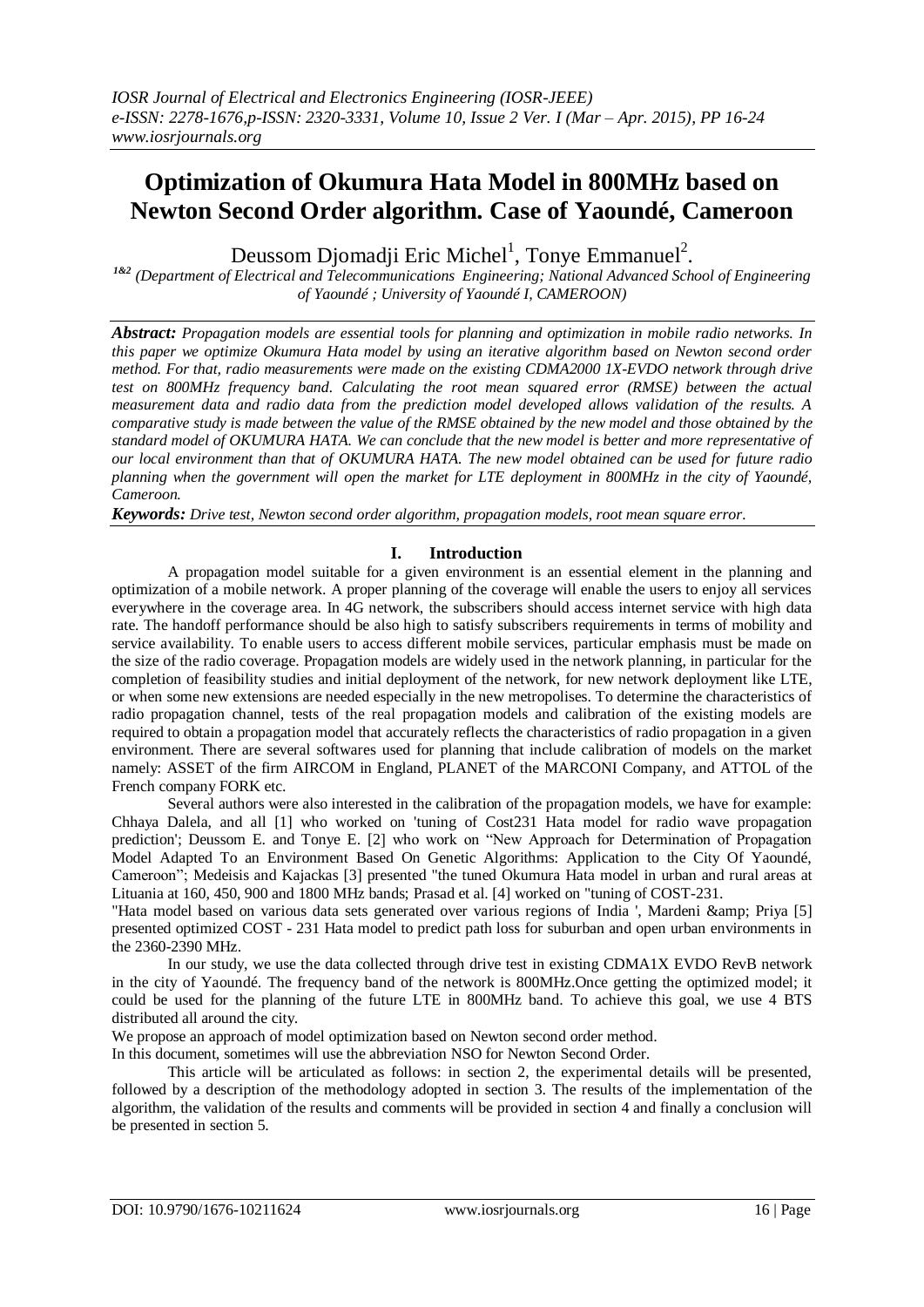## **2.1 Propagation environment.**

## **II. Experimental Details**

This study is done in the city of Yaoundé, capital of Cameroon. We relied on the existing CDMA 2000 1X-EVDO network for doing drive test in the city. To do this, we divided the city into 2 categories namely: downtown Yaoundé, the downtown to periphery area and finally the outskirts of the city. For each category, we used 2 types of similar environments, and then compared the results obtained between them. We have the table below which shows the categories with the concerned BTS:

| Categories            |                                    |                                                    |
|-----------------------|------------------------------------|----------------------------------------------------|
| Urban characteristics | Dense urban                        | Urban                                              |
| Concerned BTS         | Ministere PTT $(A1)$ Bastos $(A2)$ | Hotel du plateau $(B1)$<br>Biyem $\text{Assi}(B2)$ |

# **2.2 Equipments description**

## **2.2.1 Simplified description of BTS used.[6]**

BTS that we used for our drive tests are the ones provided by the equipment manufacturer HUAWEI Technologies. We used 2 types of BTS: BTS3606 and DBS3900 all CDMA. The following table shows the specifications of the BTS according to the type.

|                              | BTS3606                | <b>DBS3900</b>            |
|------------------------------|------------------------|---------------------------|
| BTS types                    | Indoor BTS             | Distributed BTS (Outdoor) |
| Number of sectors            |                        |                           |
| Frequency Band               | Band Class 0 (800 MHz) | Band Class 0 (800 MHz)    |
| Downlink frequency           | 869 MHz - 894 MHz      | 869 MHz - 894 MHz         |
| Uplink frequency             | 824 MHz - 849 MHz      | 824 MHz - 849 MHz         |
| Max power (mono carrier)     | 20 W                   | 20 W                      |
| <b>BTS</b> Total power (dBm) | 43 dBm                 | 43 dBm                    |

#### **Table 2: BTS characteristics**

The BTS engineering parameters are presented in the table below:

|                           | <b>BTS</b> informations |                      |                       |                                      |                   |                   |                                |                       |                           |  |  |  |
|---------------------------|-------------------------|----------------------|-----------------------|--------------------------------------|-------------------|-------------------|--------------------------------|-----------------------|---------------------------|--|--|--|
| <b>BTS</b><br><b>Type</b> | <b>BTS</b> name         | Latitude<br>(degree) | Longitude<br>(degree) | <b>BTS</b><br><b>Altitude</b><br>(m) | Antenna<br>height | Mean<br>elevation | Antenna<br>effective<br>height | Antenna's<br>Gain (dB | 7/8<br>Feeder<br>Cable(m) |  |  |  |
| 3606                      | MinistryPTT 800         | 3.86587              | 11.5125               | 749                                  | 40                | 741.82            | 47.18                          | 15.5                  | 45                        |  |  |  |
| 3900                      | Hotel du plateau        | 3.87946              | 1.5503                | 773                                  | 27                | 753.96            | 46.04                          | 17                    |                           |  |  |  |
| 3606                      | Biyem-Assi 800          | 3.83441              | 1.4854                | 721                                  | 40                | 709.54            | 51.46                          | 15.5                  | 45                        |  |  |  |
| 3900                      | Camtel Bastos           | 3.89719              | 11.50854              | 770                                  | 28                | 754.86            | 43.14                          | 17                    |                           |  |  |  |

**Table 3: BTS engineering parameters**

## **1.3 Others equipments parameters.**

In order to perform the drive tests, we used a Toyota Prado VX vehicle, an ACER ASPIRE laptop, drive test software namely Pilot pioneer of Dingli communication V6.0, a LG CDMA mobile terminal, a GPS terminal, a DC/AC converter to power the PC during the measurement.

The drive test done in the area A1, A2, B1, B2 gave the following results.



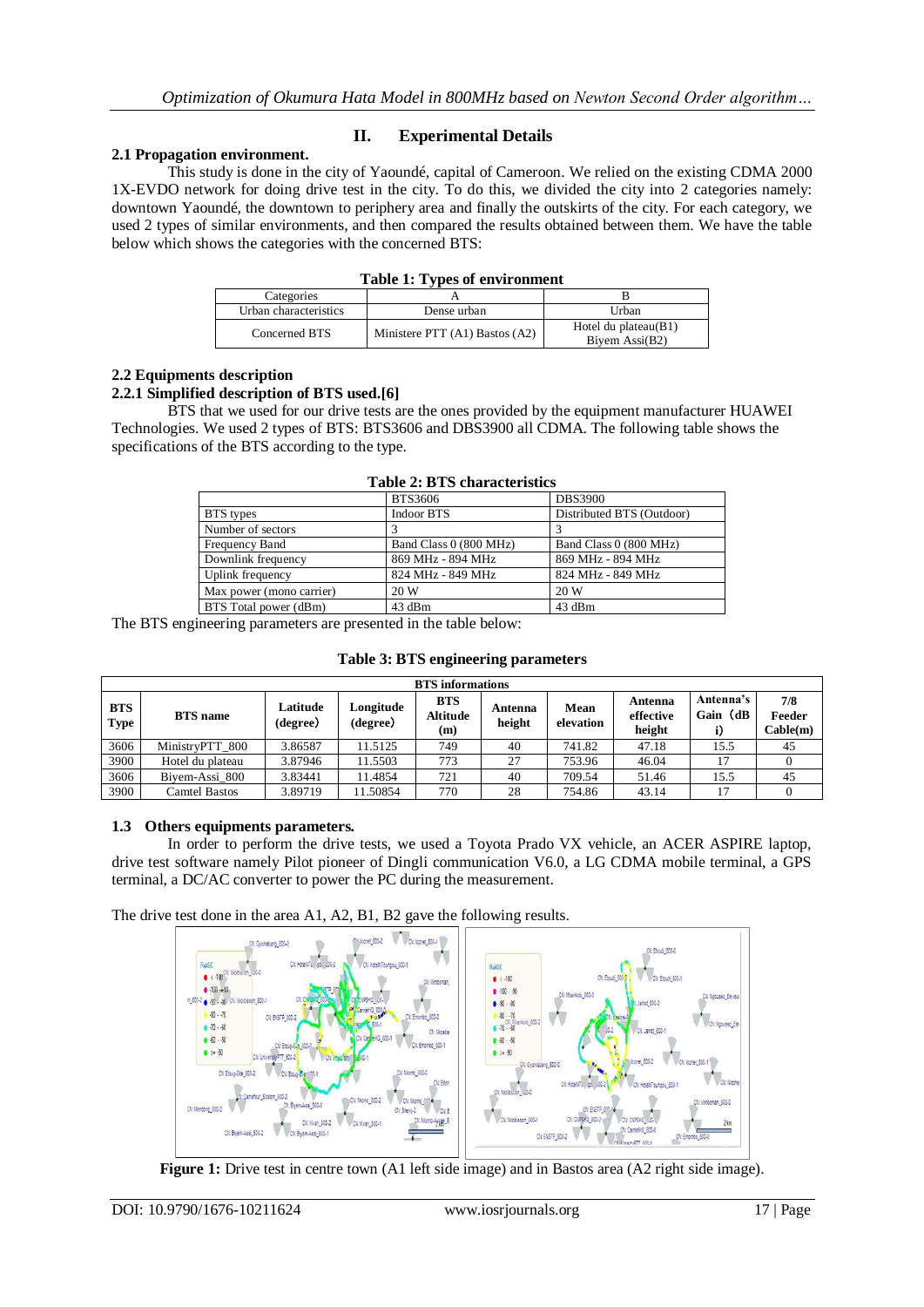

**Figure 2:** Drive test in Essos (B1 left side image) and Biyem Assi (B2 right side image)

## **III. Methodology**

Many propagation models exist in the scientific literature, we present only the Okumura Hata model on which we relied for this work.

## **3.1 Okumura-Hata propagation model [7]**

The General form of Okumura Hata model is given by the following equation for urban area:

$$
L = 69.55 + 26.16 \log(f_c) - 13.82 \log(h_b) + (44.9 - 13.82 \log(h_b)) * \log(d) - E \tag{1}
$$

With  $E = 3.2(\log(11.75h_m))^2 - 4.97$ , for hm=1.5;  $E = -9.1905 * 10^{-4} \approx 0$ , which can be neglected.

Considering the following standard form given by equation (2):

$$
L_p = K_1 + K_2 * \log(d) + K_3 * (H_m) + K_4 * \log(H_m) + K_5 * \log(H_b) + K_6 * \log(H_b) * \log(d)
$$
 (2)

It is possible to determine the corresponding Okumura Hata model coefficients, these coefficients are contained in the table below:

| Table 4: Okumura Hata model writen on the form of equation (2) |        |      |  |  |          |  |  |  |
|----------------------------------------------------------------|--------|------|--|--|----------|--|--|--|
| K <sub>2</sub><br>K3<br>K6<br>K4<br>K1                         |        |      |  |  |          |  |  |  |
| Okumura Hata                                                   | 146.56 | 44.9 |  |  | $-13.82$ |  |  |  |

Equation (2) can also be written as:

$$
L_p = [K_1 + K_3 * (H_m) + K_4 * \log(H_m) + K_5 * \log(H_b)] + [K_2 + K_6 * \log(H_b)] * \log(d)
$$
\n(3)

Assuming  $A = K_1 + K_3 * (H_m) + K_4 * \log(H_m) + K_5 * \log(H_b)$  and  $B = K_2 + K_6 * \log(H_b)$ 

The equation below is obtained in matrix form:  $L_p = [1 \log(d)] * \begin{bmatrix} A \\ B \end{bmatrix}$  $\boldsymbol{B}$ **(4)**

It is this last modified form that we will eventually use for our work.

## **3.2 Determination flowchart**

The flowchart below represents the determination of the propagation model using NSO algorithm.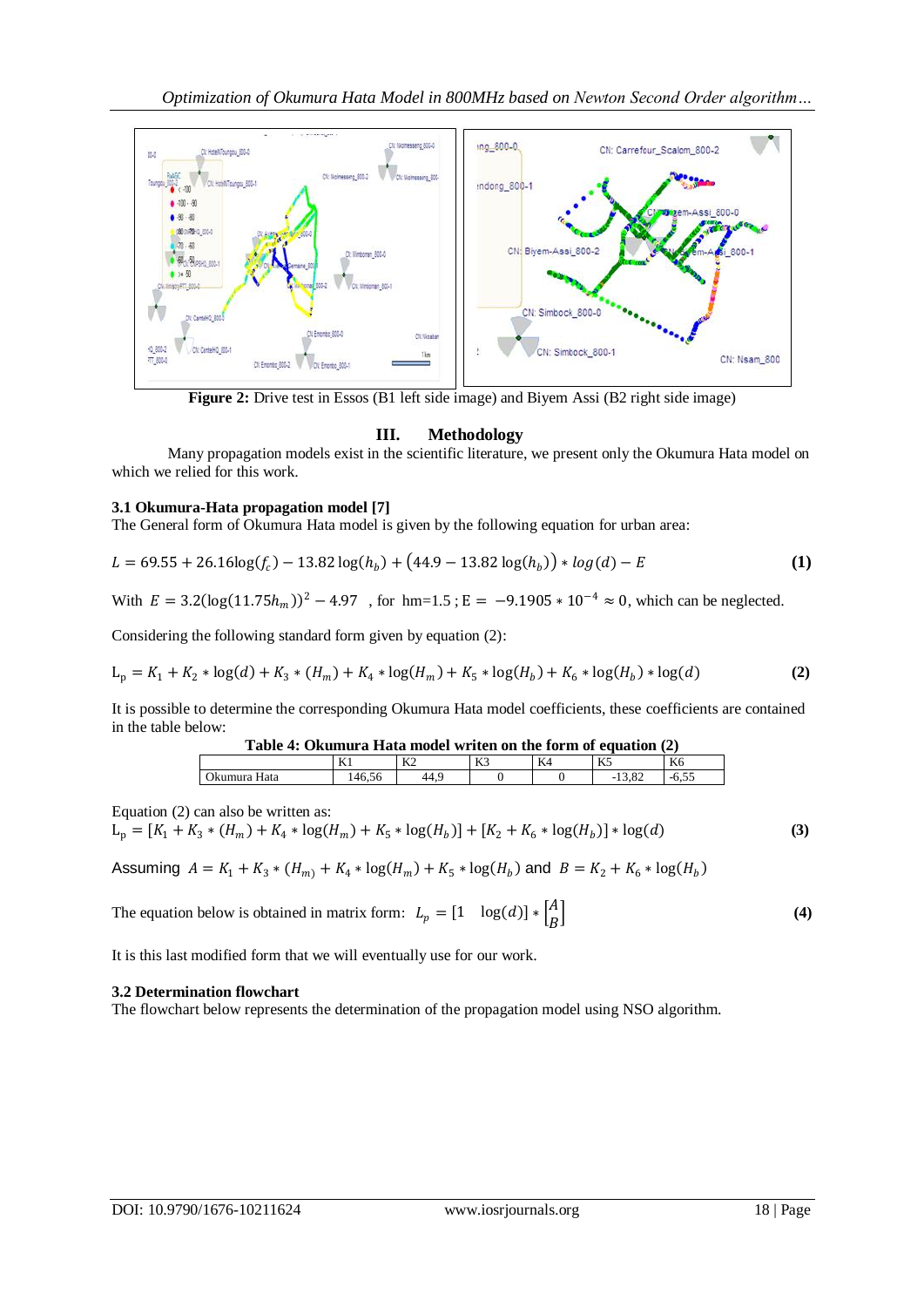

**Figure 5:** Algorithm implementation flowchart

In this chart, data filtering is made according to the criteria for distance and signal strength received:

**Table 5: filtering criteria. [7], [8]**

| Minimum distance (m)         |        |
|------------------------------|--------|
| Maximum distance (m)         | 10 000 |
| Minimum received power (dBm) |        |
| Maximum received power (dBm) |        |

#### **3.3 Presentation of Newton second order method. [9]**

In calculus, Newton's method is an iterative method for finding the roots of a differentiable function f. Newton second order iterative scheme for a function of several dimensions can be express as:  $K_n = K_{n-1} + [H(f)^{-1}] * \Delta(f),$  (5)

**Where**  $\Delta(f)$  represents the gradient of the function f and H(f) the hessian matrix of f. Here it comes to seek a solution of the equation  $f(K) = 0$  by performing successive iterations on the vector K. We will model our problem in the form of the second order Newton algorithm.

First of all, we will classify the parameters of the equation (2) into two major groups **[10]:**

-The global adjustment parameters. - Micro adjustment parameters.

The global adjustment parameters here are  $K_1$  and  $K_2$ , while the other coefficients are parameters of micro adjustment and as such, their default values in the standard model can be considered constants.

Using equation (5) above for N radio measurement points, for different distances  $d_i$  we will obtain the corresponding propagation loss values  $L_i$ , then equation (5) will become:

$$
L_i = A + B * log(d_i)
$$
 This could be also written as:  
\n
$$
L_i = [1 \log(d_i)] * [A] \tag{6}
$$
\nAnd for all the measurements points we will deduced the following:

And for all the measurements points we will deducted the following:

$$
\begin{bmatrix} L_1 \\ L_2 \\ \vdots \\ L_N \end{bmatrix} = \begin{bmatrix} 1 & \log(d_1) \\ 1 & \log(d_2) \\ \vdots \\ 1 & \log(d_N) \end{bmatrix} * \begin{bmatrix} A \\ B \end{bmatrix}
$$
 (7)

DOI: 10.9790/1676-10211624 www.iosrjournals.org 19 | Page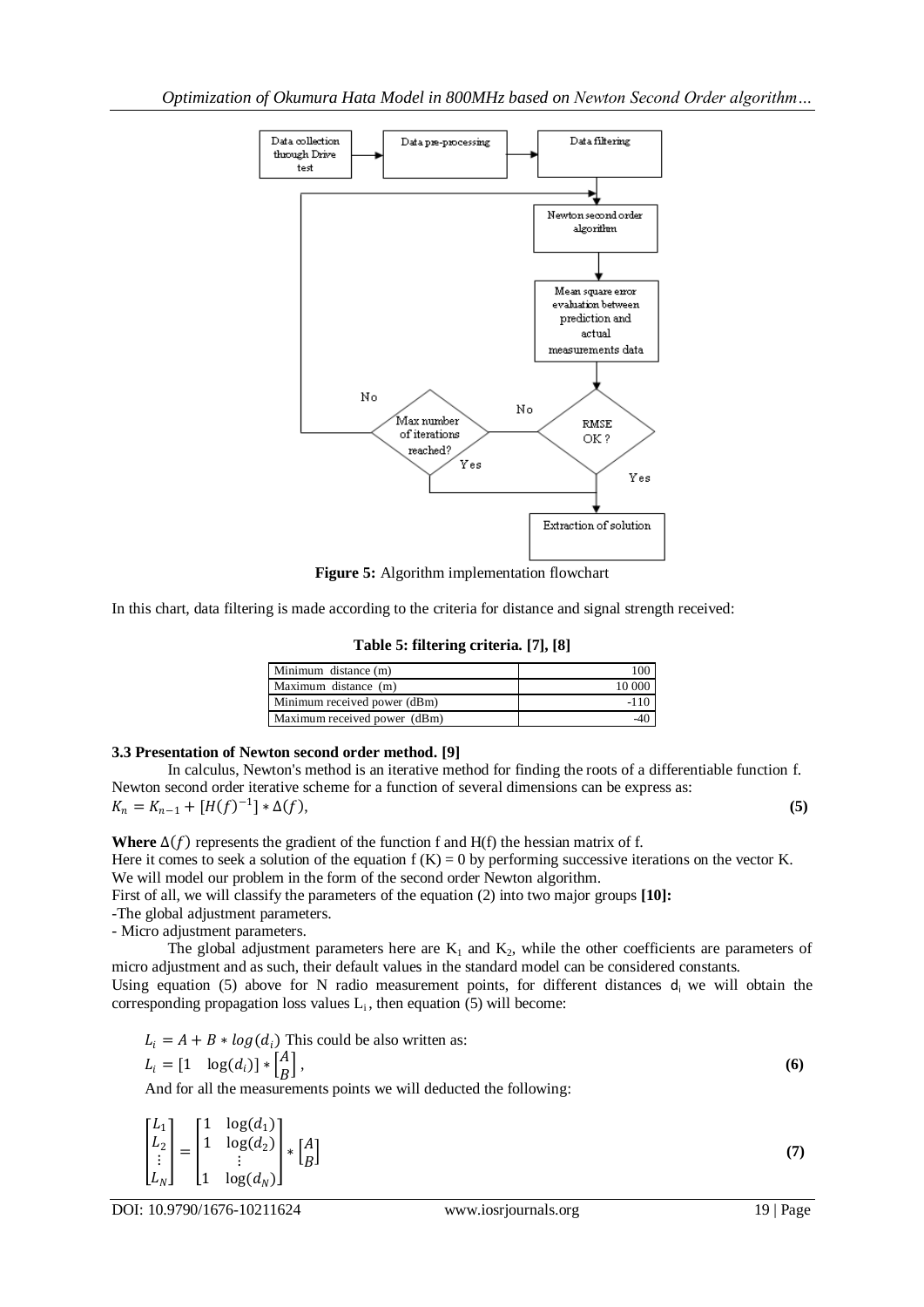And assuming: 
$$
M = \begin{bmatrix} 1 & \log(d_1) \\ 1 & \log(d_2) \\ \vdots \\ 1 & \log(d_N) \end{bmatrix}
$$
 and  $K = \begin{bmatrix} A \\ B \end{bmatrix}$ ; we will obtain:  $L = M * K$  (8)

Our target is to minimize the Euclidean distance between the prediction values contained in the vector L and the measured values of the propagation loss  $L_M$  [13].

Let  $E=\frac{1}{N}$  $\frac{1}{N} ||L_M - M * K||^2$  (9), the mean square error. We are looking for a vector K which minimize E. So E here is our objective function, we can also remark that E is a quadratic function related to the variable K. In other to implement Newton second algorithm according to equation (5), we should find the gradient and Hessian of E. Equation (9) can also be written as  $E = \frac{1}{N}$  $\frac{1}{N}$  \* (  $\|M * K\|^2 - 2(M * K)$ .  $L_M + \|L_M\|^2$  ) where <.> represents the scalar product. Then  $N * E = ||M * K||^2 - 2(M * K) L_M + ||L_M||^2$ ;  $N * E = K^T M^T M K - 2K^T M^T L_M + L_M^T L_M$  Where K<sup>T</sup> represents the transpose of vector K. We can then deduct the gradient as following:  $\partial(NE)$  $\frac{\partial (K^T M^T M K - 2K^T M^T L_M + L_M^T L_M)}{\partial K}$  $\frac{K^T M^T L_M + L_M L_M}{\partial K}$  This gives  $\frac{\partial (NE)}{\partial K}$  $\frac{(NE)}{\partial K} = 2M^T MK - 2M^T L_M$ And  $\frac{\partial(E)}{\partial W}$  $\frac{\partial(E)}{\partial K} = \Delta(E) = \frac{1}{N}$  $\frac{1}{N} * (2M^T MK - 2M^T L_M)$  (10)

The hessian matrix of (N\*E) can also be deducted by  $\frac{\partial^2 (N * E)}{\partial K^2} = \frac{\partial (2M^T M K - 2M^T L_M)}{\partial K}$  $\frac{K-2M^2 L_M}{\partial K} = 2M^T M$ Finally, the Hessian of E will then be:  $H(E) = \frac{2}{N}$ N  $M^T M$  (11)

The final iterative scheme is then:  $K_n = K_{n-1} + [H(f)^{-1}] * \Delta(f)$  this gives

$$
K_n = K_{n-1} + \frac{1}{N} * \left[\frac{2}{N}M^T M\right]^{-1} \left(2M^T M K - 2M^T L_M\right)
$$
, This can be rearranged as:

 $K_n = K_{n-1} + inv(M^T M) * (M^T M K - M^T L_M)$ ; n≥1, where inv(X) refer to the inverse of the matrix X. (12)

The equation (12) is the key point of this study, the following algorithm presents is based on it.

According to [10] we know that a propagation model is précised and feat a local environment if it's Root Mean Square Error (RMSE) is less than 8dB. In fact  $RMSE = \sqrt{E}$ , then we can define a stopping criteria of our iterations which is:  $E \le 64$ . But for complex environments and in some special cases, it could be found that E is always greater than 64, so another stopping criteria based on the maximum number of iterations should be also added, otherwise we could be dropped inside an infinite loop. We will therefore have the implementation algorithm below:

**Begin**

```
D ; \% The vector that contains the distances between BTS and MS gotten through drive test
K=[0;0]; % initialization of K.
Eseuil=64 ; % We fix the mean square threshold to 64
It=20 ; \% We fix the maximum iterations number to 20
            %Generation of matrix M
For i=1 : N 
        M(i, 1)=1; M(i, 2)=log(D(i));
End
Iteration=0 ;
e = L-M*K; % e ERROR function
Fit_new=1/N^*(e^{T*}e);
                        % Fit: mean square error
O=M^{T*}M;% Temporal vector to make the iteration easy
While (Fit_new >Eseuil)
       iteration=iteration+1;
        if iteration < 20 
                G=2*1/N*(-M<sup>T</sup>)% Gradient calculation
                H=2*1/N*O; \% H=2/N*O; Hessian calculation
                K=K-inv(H)*G; % Newton iteration
                e = L-M*K; % \text{ updating } e \text{ for next iteration}
```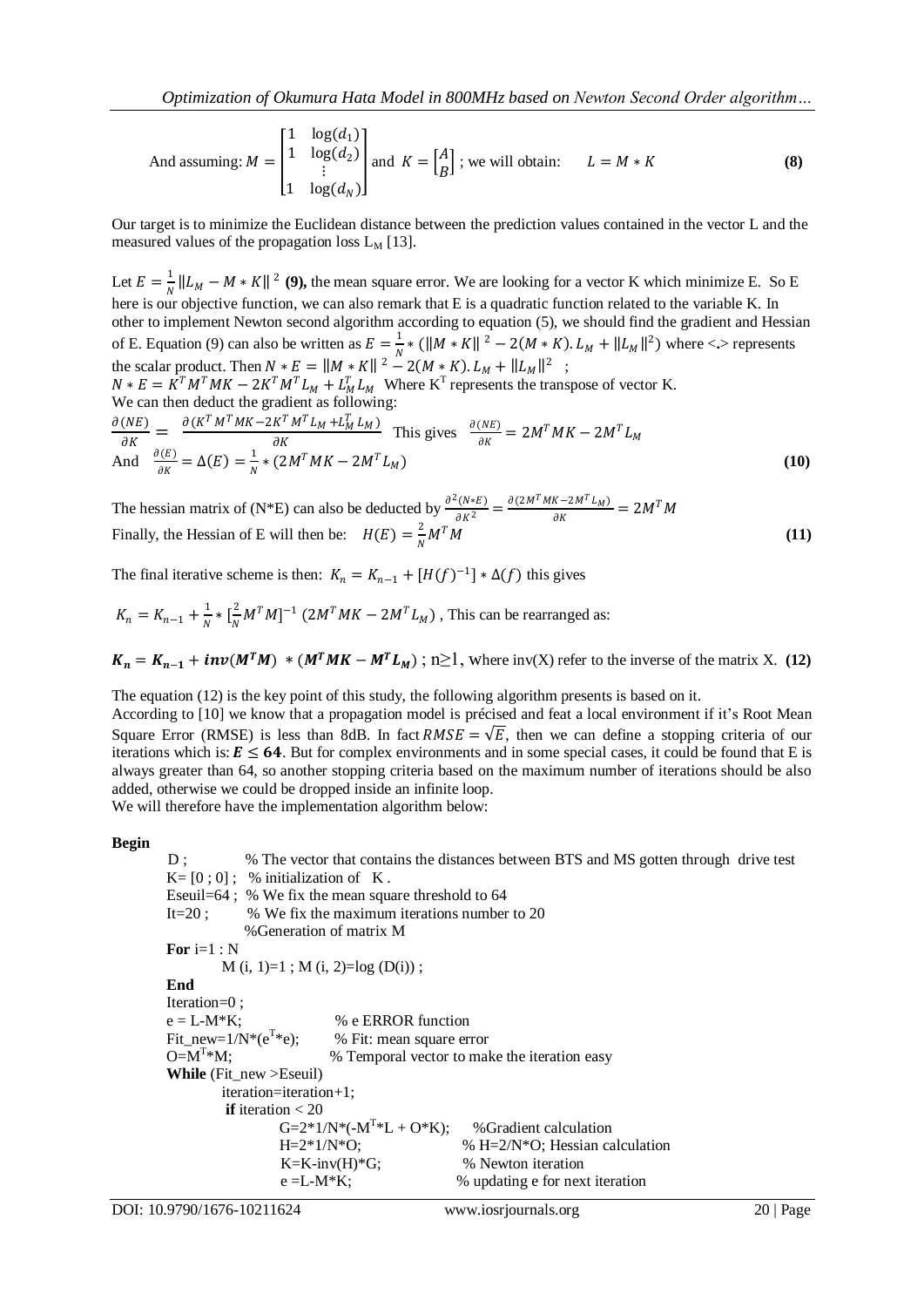$Fit\_new=1/N^*(e^{T*}e)$ ; **else** Break % We break the while loop **End**

**End**

After running the algorithm, we will have the solution which is a vector  $\mathbf{K}^* = \begin{bmatrix} \mathbf{A}^T & \mathbf{A} \\ \mathbf{B}^T & \mathbf{A} \end{bmatrix}$  $\left[\begin{array}{c}\mathbf{f}\\ \hline \mathbf{g}\end{array}\right]$  for our optimization problem. Through this we can deduct that for  $K_3$ ,  $K_4$ ,  $K_5$  and  $K_6$  constants, we can have:  $- A - (K_{-} * (H_{+} + K_{+} * \log(H_{+}) + K_{-} * \log(H_{+})))$ ) **(13)**

$$
K_1 - A = (K_3 * (H_m) + K_4 * (G_m) + K_5 * (G_m))
$$
  
\n
$$
K_2 = B - K_6 * (G_m)
$$
 (13)

$$
K_2 = B - K_6 * log(H_b)
$$

**End**

Now we have clearly defined our determination procedure. The next step is to present what we got as result after implementing our algorithm on data sets collected.

#### **IV. Results and comments**

Having implemented the method presented above on radio measurements data obtained in the city of Yaoundé, we have obtained the results as presented below.

#### **4.1 Results per area**

We obtained the representatives curves below, the actual measurements are in blue, Okumura Hata model in black, the optimized model obtained via Newton second order method in red**.** For the implementation we have considered the following value:  $\mathbf{K}_3 = -2.49$ ,  $\mathbf{K}_4 = 0$ ;  $\mathbf{K}_5 = -13.82$ ;  $\mathbf{K}_6 = -6.55$ ;

#### **a) AreaA1 : Yaoundé centre town.**

The following table presents the result obtain in area A1 using Newton second order algorithm: Table 6: result in centre town.

|      | гаоте от геѕин ні сепие town.         |            |       |         |    |                |         |             |  |  |
|------|---------------------------------------|------------|-------|---------|----|----------------|---------|-------------|--|--|
| Area | Results                               | 17 ·<br>Δl | K2    | K3      | K4 | W              | K6      | <b>RMSE</b> |  |  |
|      | $\sim$ nd<br>order<br>Newton $\angle$ | 134.89     | 37.29 | $-2.49$ |    | 1202<br>-13.82 | $-6.55$ | 6.7137      |  |  |
| Al   | Okumura Hata                          | 46.56      | 44.9  |         |    | $-13.82$       | $-6.55$ | 14.9345     |  |  |

We can remark that the RMSE obtained by the algorithm is less than 8dB and better than that of Okumura Hata. The following figure presents the actual data gotten from field, the curves of Okumura Hata and the optimized model.



Figure 6: Actual data in Centre town VS predicted measurements.

#### **b) Area A2 : Bastos area (Ambassy quaters)**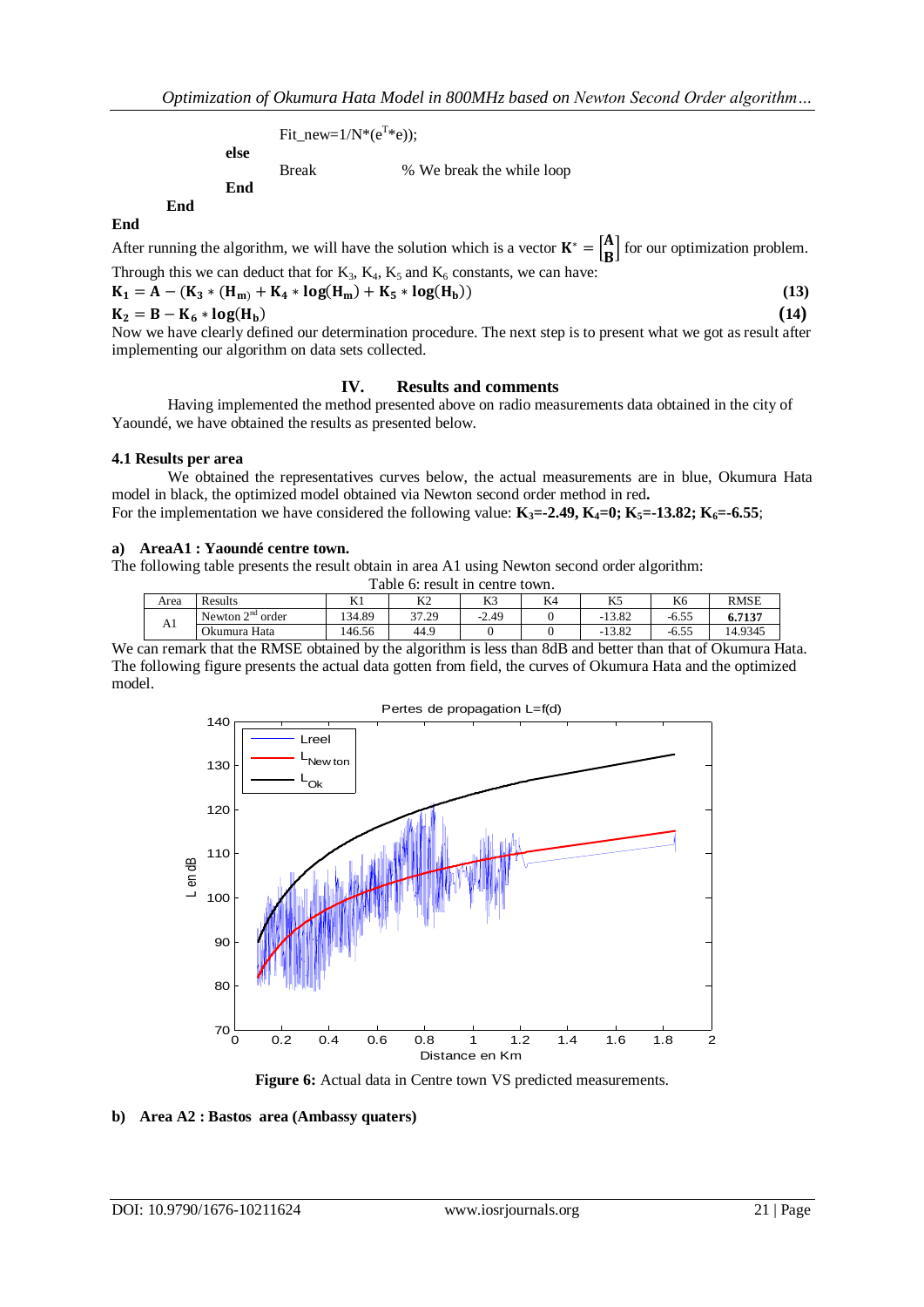

**Figure 7:** Actual data in Bastos VS predicted measurements.

The table below gives the results of newton second order algorithm.

| Table 7: Results from bastos area. |                  |        |                |         |    |          |         |             |  |
|------------------------------------|------------------|--------|----------------|---------|----|----------|---------|-------------|--|
| Area                               | Results          | K1     | K <sub>2</sub> | K3      | K4 | K5       | K6      | <b>RMSE</b> |  |
| A2                                 | Newton 2nd order | 138.93 | 27.71          | $-2.49$ |    | $-13.82$ | $-6.55$ | 6.1059      |  |
|                                    | Okumura Hata     | 146.56 | 44.9           |         |    | $-13.82$ | $-6.55$ | 1.2924      |  |

Note that we have a RMSE <8dB which confirms the reliability of the result.

## **c) Area B1 : Biyem Assi area**

We have the figure below.



**Figure 8:** Actual data in Biyem Assi VS predicted measurements.

The table below gives the results of NSO algorithm.

|  | Table 8: Results from Biyem Assi area. |  |  |
|--|----------------------------------------|--|--|
|  |                                        |  |  |

| Zone | Résultats             | K1     | K <sub>2</sub> | K3      | K4 | K.       | K <sub>6</sub> | <b>RMSE</b> |
|------|-----------------------|--------|----------------|---------|----|----------|----------------|-------------|
| B1   | Newton $2nd$<br>order | 131.90 | 23.17          | $-2.49$ |    | $-13.82$ | $-6.55$        | 5.3883      |
|      | Okumura Hata          | 146.56 | 44.9           |         |    | $-13.82$ | $-6.55$        | 2.3604      |

DOI: 10.9790/1676-10211624 www.iosrjournals.org 22 | Page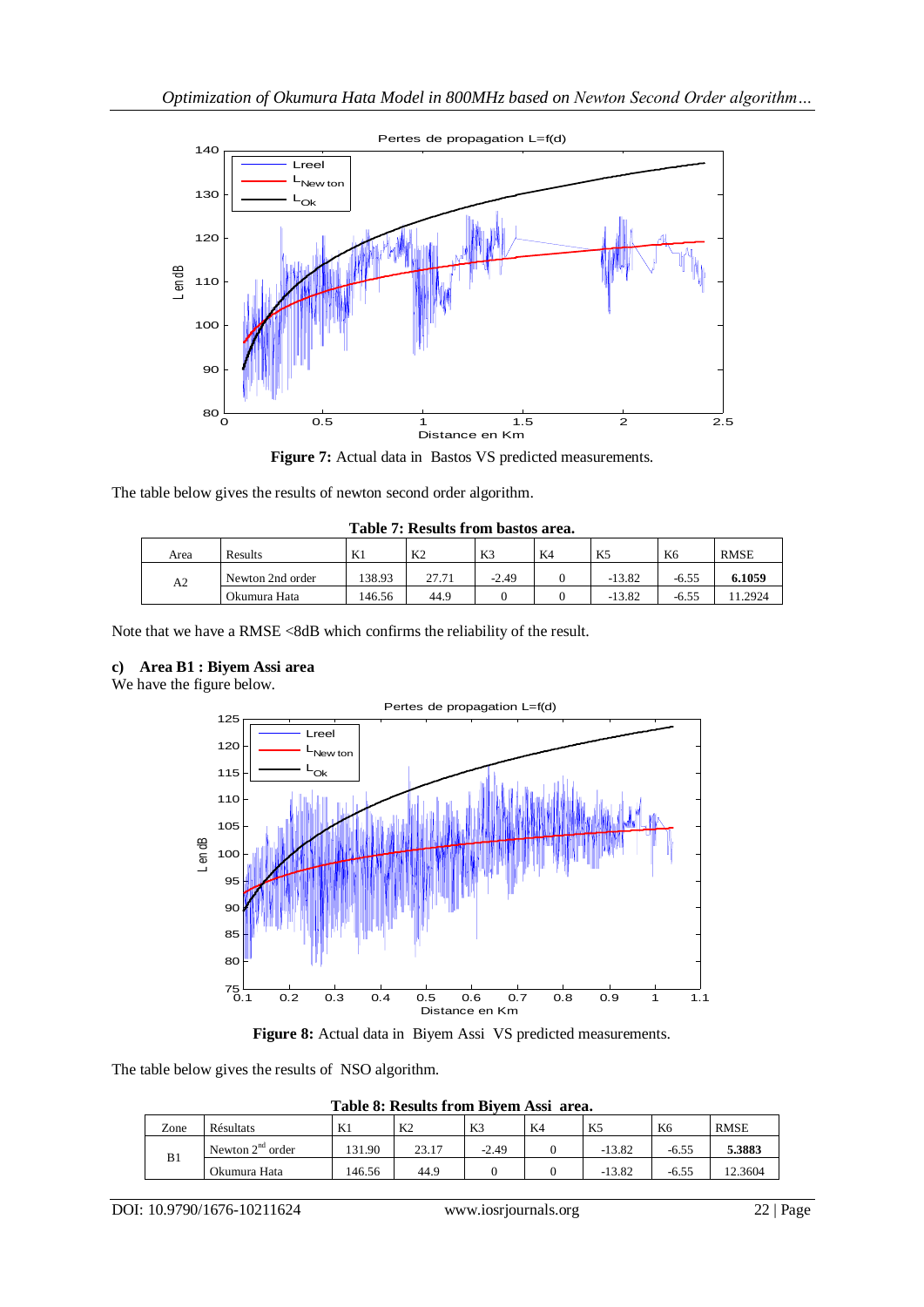Note that we have a RMSE <8dB which confirms the reliability of the result and which is better than the one of Okumura Hata.



**d) Area B2 : Essos-Mvog Ada area**

**Figure 9:** Actual data in Essos Camp Sonel area VS predicted measurements. The table below gives the results of NSO algorithm.

**Table 9: Results from Essos Mvog Ada area.**

| Zone           | Résultats          | K1     | K <sub>2</sub> | K3      | K4 | K <sub>5</sub> | K6      | <b>RMSE</b> |
|----------------|--------------------|--------|----------------|---------|----|----------------|---------|-------------|
|                | Newton $2nd$ order | 141.75 | 36.53          | $-2.49$ |    | $-13.82$       | $-6.55$ | 7.3907      |
| B <sub>2</sub> | Okumura Hata       | 146.56 | 44.9           |         |    | $-13.82$       | $-6.55$ | 11.5989     |

Note that we have a RMSE <8dB which confirms the reliability of the result

#### **4.2 Summary of results**

In all the area A1, A2, B1, B2 above, the RMSE obtain through the new model made up using NSO is better than the one calculate using Okumura Hata model. After testing, we find that the solution is gotten with only one iteration. This can be explained by the fact that our objective function is a quadratic one. For the whole town of Yaoundé, given that we always got a RMSE < 8dB, we can deduce the final solution as the average of the solution gotten in each area. The final result and the corresponding formula are given below.

| Table 12: Optimized propagation model retained |                                       |  |  |  |  |            |  |  |  |
|------------------------------------------------|---------------------------------------|--|--|--|--|------------|--|--|--|
|                                                | T/T<br>v.<br>K6<br>Method<br>ΔZ<br>n. |  |  |  |  |            |  |  |  |
| ⊣ïnal                                          |                                       |  |  |  |  | <b>COL</b> |  |  |  |

Before retaining the result of table 12 as our optimized propagation model, let check that it is accurate for all area A1, A2, B1 and B2. The table below presents the RMSE obtained using the new model in all the considered area.

| Area                  | A1      | A2      | B1      | B2      |
|-----------------------|---------|---------|---------|---------|
| RMSE(Optimized model) | 7.8791  | 6.8575  | 6.0403  | 8.9573  |
| RMSE(Okumura Hata)    | 14.9345 | 11.2924 | 12.3604 | 11.5989 |

We clearly see that the optimized RMSE is always better than the one of Okumura Hata. The final model equation is

 $L = 136.86 + 31.17 \log(d) - 2.49 * h_m - 13.82 * \log(H_{eff}) - 6.55 * \log(H_{eff}) * \log(d)$  (15) This final formula can be seen as the propagation model adapted to the environment of Yaoundé.